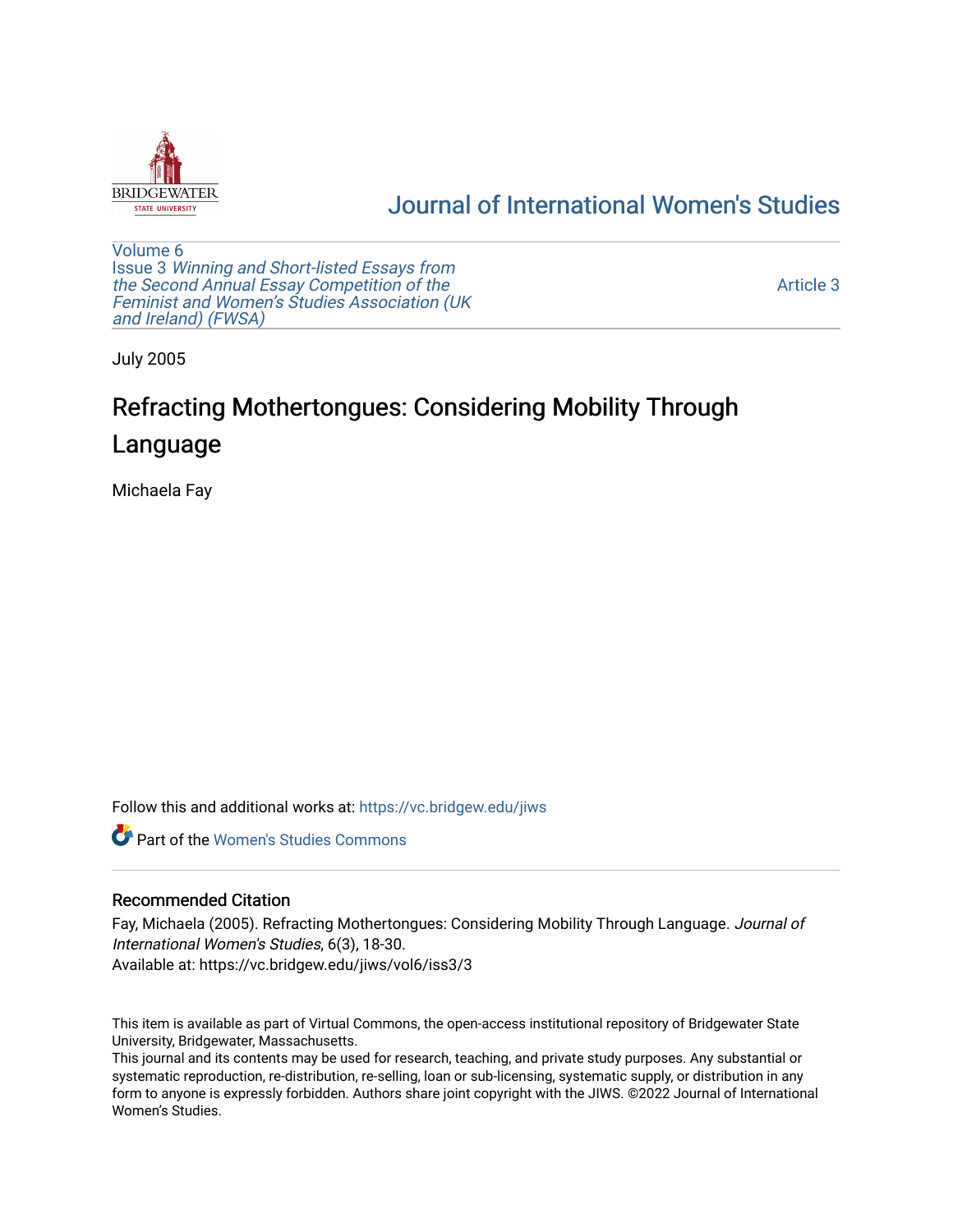This journal and its contents may be used for research, teaching and private study purposes. Any substantial or This journal and its contents may be used for pestated, requiring and private study purposes. Any substantial or<br>systematic reproduction, re-distribution, reverified, activity supplied from the stage matic supply or distri to anyone is expressly forbidden. ©2005 Journal of International Women's Studies.

#### **Refracting Mothertongues: Considering mobility through language**

## By Michaela Fay<sup>1</sup>

#### **Abstract**

In this article I explore the interplay between language and mobility. As the number of debates about mobility and belonging has grown both in the social sciences and in feminist theory, there has been an increasing discussion about the interaction between language and place and I argue here that increased mobility leads to changes in one's understanding and experience of the languages one dwells in. My argument is that the ways in which language is reflected upon shapes the ways in which subjects experience and define their mobility and further, that when individuals reflect about language, they also reflect, in fact, their affective relationship to their mobility *through* language. The ability to think about language can, hence, be seen as a way of describing one's mobility. My focus is then not on language as a social practice but about how by thinking about the languages they inhabit, individuals shape their own mobility. I show that such an engagement with language disrupts and utilises the concept of the mothertongue by going beyond the often static, romantic conflation of space (in particular the nation of origin), language and belonging. I explore these questions based on empirical material drawn from an ethnographic case study of the International Women's University 'Technology and Culture' 2000 (*ifu*). I draw on this particular empirical case because I believe that it is symptomatic of current developments towards academic internationalisation. Indeed, it is only possible because and in the light of these developments. The *ifu* is thus embedded in an institutional and academic context, which favours, even requires, transnational mobility and linguistic competence.

#### *Keywords*: *ifu,* language, networking

Without language there is no social. And vice versa. We are, to use Judith Butler's (1997) expression, 'beings who require language in order to be' (p.2). The symbolic attachments to language have been addressed in various ways and by various scholarly disciplines, but none have addressed the ways in which reflections *about* language become a way through which the social, in its mobility (Urry, 2000), is created and experienced. This paper addresses that question.

As the number of debates about mobility has grown, there has been an increasing discussion about the interaction between language and place. To be in-between languages is one of the dwelling places of the mobile subject, especially those who live in exile. To be in-between languages is described as a place equally uncomfortable as to be inbetween cultures; neither here, nor there and hence, somehow nowhere (Aciman, 1999; Bammer, 1994; Hoffman, 1998). To mourn the loss of one's mothertongue and the silences this loss creates is a commonly described emotional state (Hoffman, 1998; Kristeva, 1991). Narratives that mourn the loss of one's mothertongue often reflect longingly the loss of one's childhood and the ruin of a feeling of settlement and belonging (Hirsch, 1998). Eva Hoffman (1999) is a prominent voice in examining the role of language in 'possessing a place'. Gilles Deleuze and Félix Guattari (1986) have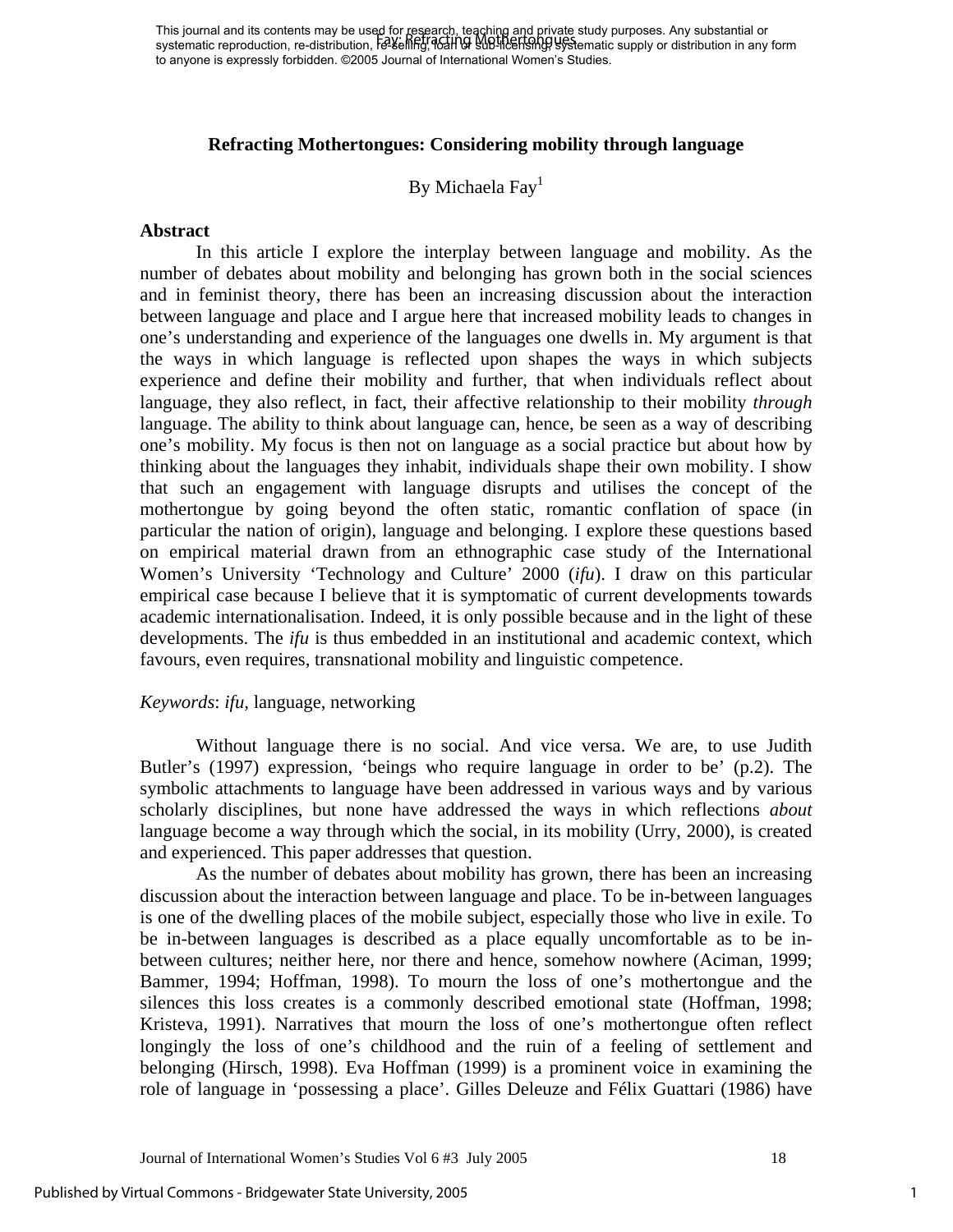also explored the processes by which one becomes foreign, 'a nomad and an immigrant and a gypsy in relation to one's own language' (p.19) whether by choice or by circumstance. Many 'third world' or black feminist scholars have addressed the relationship between race, language and feminist theory in evocative ways (Anzaldúa, 1987; Minh-ha, 1994). In this literature, common themes here are processes of *Finding a Voice* (Wilson, 1997), explorations of how to *Tame a Wild Tongue* (Anzaldúa, 1987), but also angry appeals to those who fit neatly into language, as it is described in *White Woman Listen! Black Feminism and the Boundaries of Sisterhood* (Carby, 1997). Therefore, the theorisation of the corporeal and political effects that language has is a central issue of feminist and postcolonial studies. Sneja Gunew (2002) in particular describes the learning of and living in a second language as a Foucauldian technology of the self, arguing that we not only embody languages but that languages in turn embody us. Language 'gets into' us by shaping the way in which we move, feel and express our relationships with places and people. Joan Scott (1992) has furthermore suggested that language is one discourse through which individuals produce their experiences. Identities come into being only by being narrated as experiences. In such narrations, individuals can be said to become through language.

Elsewhere, in the context of globalisation debates, the attention has been on bi- or indeed multilinguality. Attention here is paid not so much to the feelings of displacement that are often described as going hand in hand with the loss of one's language. Rather, 'multilingual competence' is rated highly (e.g. Edwards, 1994) and the ability to speak several languages has become a valued, even necessary currency in the transnational world. The best case in point is the spread of English. In this context, Holobrow (1999) argues that 'the increased spread of English represents a powerful expression of the bond between language and social change' (p.56). With the spread of English especially, but by no means exclusively in the academic arena, the world is fast becoming a linguistic network of non-native English speakers and linguistically displaced subjects. English has become, to use Deleuze and Guattari's (1986) argument, the vehicular language of today's world. Their distinction between four languages- vernacular, or territorial, or maternal language; vehicular language, the worldwide language of business and exchange; referential language, the language of sense and culture; and mythic language is especially relevant here, particularly considering the spatiotemporal categories of these languages. Vernacular language, they argue, is 'here'; vehicular language 'everywhere'; referential language 'over there'; and mythic language 'beyond' (p.23). As Coco Fusco (1995) has put it in the title of her book, *English is brøken* almost everywhere and can in fact be described as the 'mothertongue of transnational mobility'.

In this article I explore these issues both theoretically and empirically. There is in the arguments as I have outlined them above an assumption (often implicit) that the places in which one dwells influence the relationship one has with language. It is mobility, forced and voluntary, that forces individuals upon a re-engagement with their mother tongu*es*, the acquisition of new languages, and through them, a changed sense of belonging and embodiment. From this perspective, it is mobility that disrupts the conflation between language, place and belonging, as it is so often associated with the concept of the mothertongue. I argue here that this causal, one-way argument needs to be complicated. My argument is that the ways in which language is reflected upon shapes the ways in which subjects experience and define their mobility. I argue that when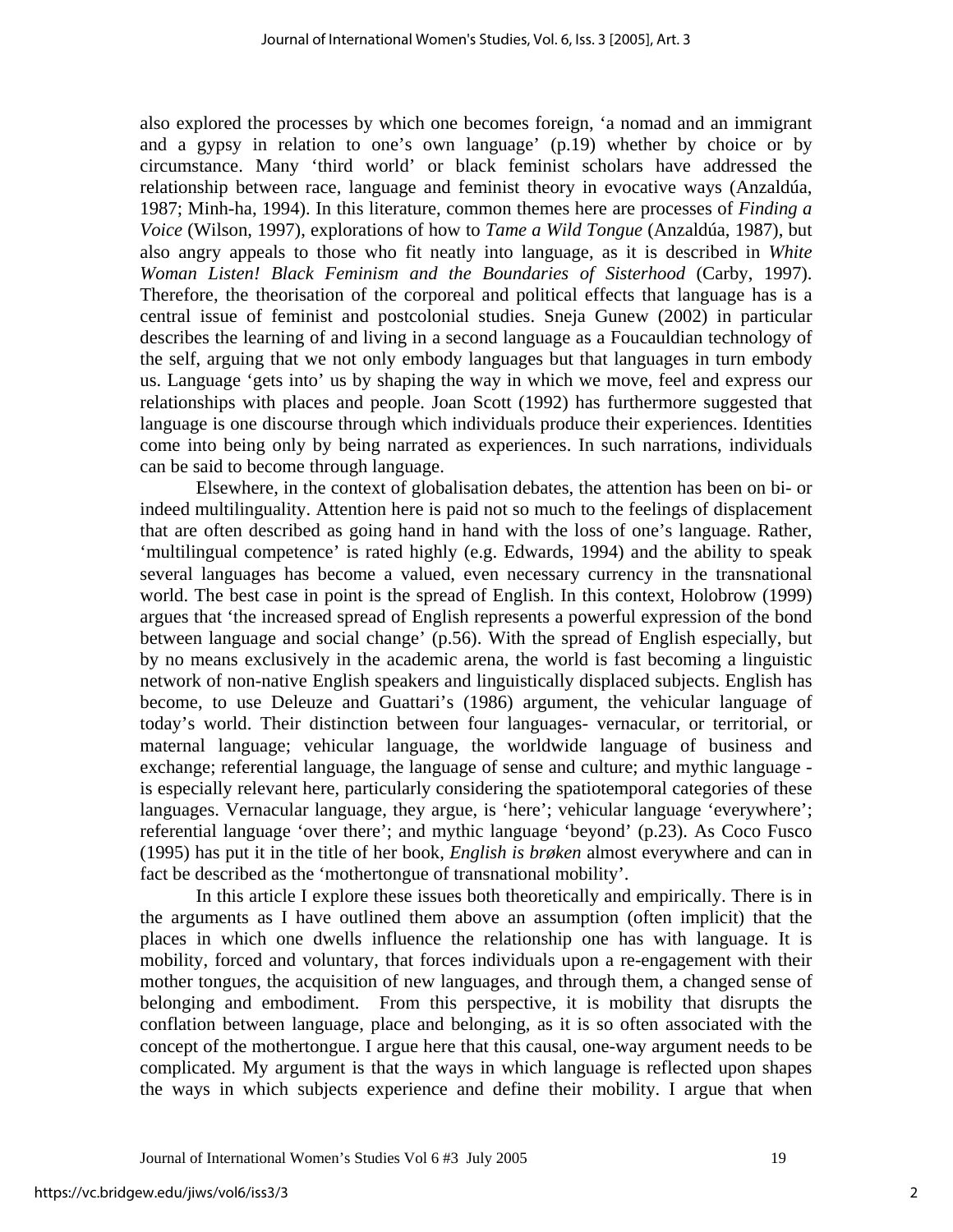individuals reflect about language, they also reflect in fact their affective relationship to their mobility *through* language. The ability to think about language can be seen as a way of describing one's mobility. My focus is then not on language as a social practice but about how by thinking about the languages they inhabit, individuals shape their own mobility. I show that such an engagement with language disrupts and utilises the concept of the mothertongue by going beyond the often static, romantic conflation of space (in particular the nation of origin), language and belonging. I ask then in this paper how language is addressed and experienced through mobility and vice versa.

I explore these questions based on empirical material drawn from an ethnographic case study of the International Women's University 'Technology and Culture' 2000  $(jfu)^2$  $(jfu)^2$ . The *ifu* was hosted by a number of German universities and was intended as a pilot project in academic interdisciplinarity and internationality. For  $100 \text{ days}^3$  $100 \text{ days}^3$  almost  $1000$ feminist scholars from all over the globe, spanning 105 different countries were admitted to participate in a multicultural dialogue. The *ifu*'s aims were not only to be academically cutting-edge but also to facilitate transnational exchange and networking amongst the next generations of internationally mobile and versatile feminist scholars, professionals, and artists. The event received much media attention and was supported by a diverse array of funding bodies, ranging amongst many others from the Federal Ministry for Education and Research (bmf+f), the European Commission, the World Exhibition EXPO 2000, Hewlett Packard, IBM Germany and Telekom (T-Mobil), as well as several city councils and research foundations (e.g. the Hans-Böckler and Heinrich-Böll foundations), pointing to its global aspirations and recognition<sup>4</sup>. The *ifu* continues to exist online as the so-called 'virtual *ifu*' (v*ifu*), mainly an array of lively mailing lists, but also a resourceful and, indeed, prize-winning<sup>5</sup>, homepage.

I draw on this particular empirical case because I believe that it is symptomatic of current developments towards academic internationalisation. Indeed, it is only possible because and in the light of these developments. In the context of increased 'Europisation', such feminist networks are becoming simultaneously more possible and necessary<sup>6</sup>. The *ifu* is thus embedded in an institutional and academic context which favours, even requires, transnational mobility and linguistic competence. Secondly, and closely connected to the first point, it offered feminists and female academics a platform for professional networking and feminist community building which advocates diversity, while trying to take into account the problematics of difference, exclusion and inclusion that have been part of the feminist agenda for several decades (e.g. hooks, 1982, 2000; Lorde, 1984; Lugones, 1983; Rich, 1984; Spivak, 1988). Thirdly, it is important to point out that, although geographically located at various universities in Germany, the *ifu* was held exclusively in English, bringing together a group of women for most of whom English is a second or third language, which they acquired at earlier or later points in their lives and under greatly differing conditions of possibility. In sum the *ifu* can be seen as one example that allows me to address both processes of mobility and language.

In the following sections I look at a series of empirical vignettes<sup>7</sup>, all of which illuminate different angles of the ways in an engagement with language shapes the experience of one's mobility.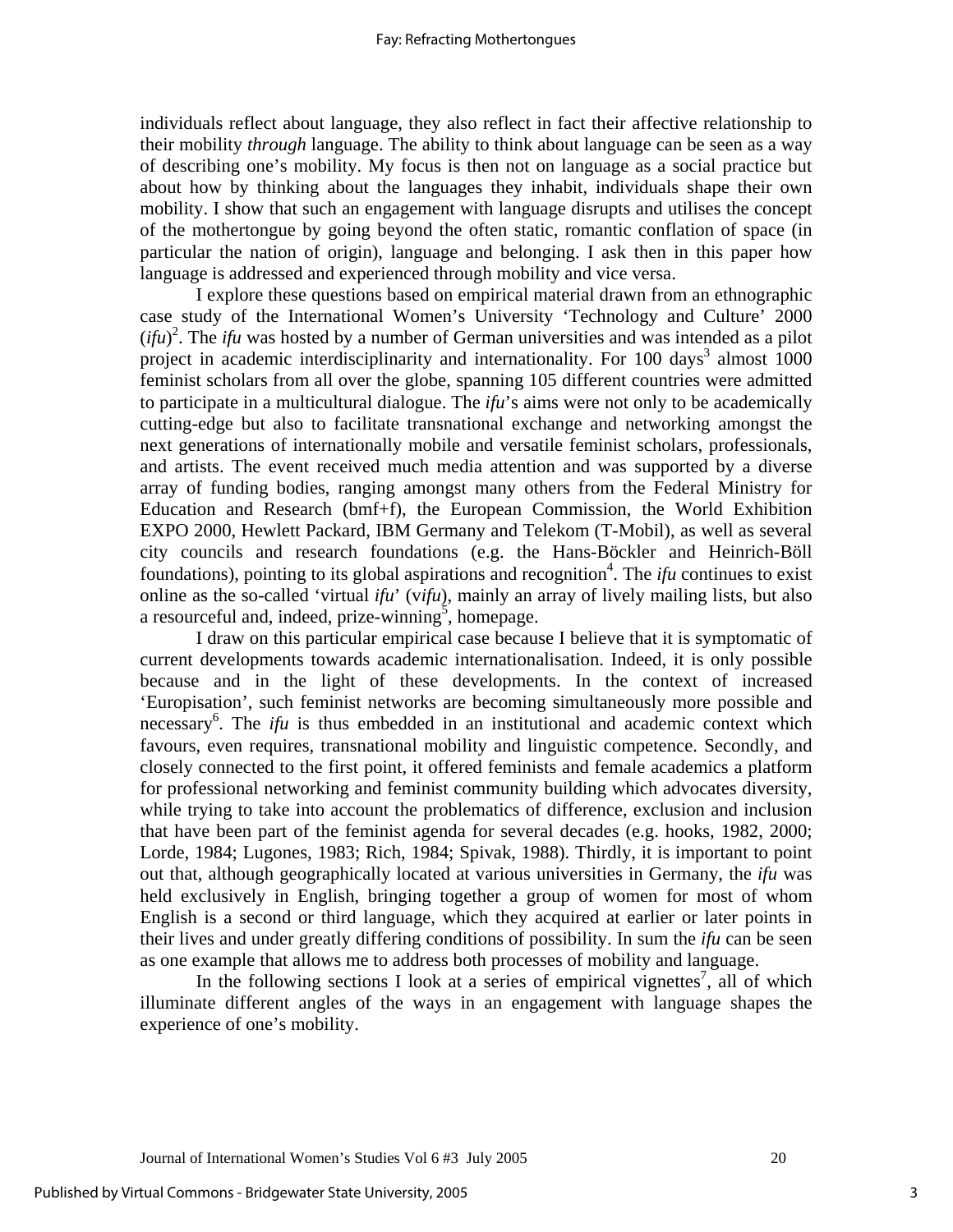#### **'Still Turkish'**

'Turkish [is my mother tongue]. Because when I want to swear, express my love, my anger, in a nutshell all my feelings, I still switch to Turkish. I still dream in Turkish.'

Turkish born Ayla<sup>8</sup> is a permanent resident in Canada, where she pursues an academic career. She has lived and worked in various European countries outside Turkey all of her adult life. She is one of those 'international drifters' (Hoffman, 1999, p.42), who experience strongly the sometimes harsh emotional effects of 'voluntary' professional mobility, which mainly takes the form of a sense of detachment that collides with an awareness of her privileged position. She mourns her feeling of being out of place in most places, never 'there' anymore or 'elsewhere' yet. She expresses her sadness about having lost intimate relations with friends and families only to point out her amazement when finding that for every lost one there usually comes along a new one. She values the excitement and the joy of being privileged enough to have a life that allows her to be mobile and in which each professional engagement at European and North American universities means another step up on the 'transnational, academic class ladder'.

Hence, it is little surprising that even though 'from a legal point of view' she is a migrant, she would prefer to call herself a *global citizen* or a *nomad*, because she 'love[s] discovering new places' and is 'good at getting adapted to different environments or creating my own little world wherever I go'. She adds, however, that she is 'also a nomad in another sense', not getting 'emotionally attached to people in my social circles'. 'I make friends', she adds, 'hang around with them, share many things, but emotional attachment is something that I rarely experience. I came to think that this might be a defence mechanism because leaving emotionally attached people behind would be much more difficult'. Her 'own little world' then, is remarkably 'Turkish' and in fact, Ayla's story evokes resemblances to many exile narratives much more than it does to narratives of global citizenship. Elsewhere, she writes her that her 'homepage is the first page of a Turkish newspaper' and that she 'still cook[s] Turkish at home'. Further, she points out that she is 'still more up to date in terms of events happening in Turkey than anywhere else (including Canada)'.

She further explores her solitary detachment through the way she remembers people and places. 'One impact of so much travelling', she says 'is that images, people, and events get more and more easily washed off. Memory has a certain capacity I guess and you can only fill so much in there. I have flash backs most of the time that someone, something, some place suddenly pops up in my mind and then I think back and say yes, I had met this person even though I cannot remember the name. It is usually the photographs, instances that I remember, but not so much the names and the specifics'. The 'specifics' of her life seem to get lost somewhere along the way.

I want to suggest that her romantic and deep connection to the Turkish language as it is expressed in the initial quote and culture functions as a counter weight to this sense of detachment. For her, Turkish is the language that goes deep as indicated by the fact that she 'still dream[s] in Turkish'. Turkish is the language of emotions; it resides under the skin, while other forms of cultural embodiment seem to merely brush over it.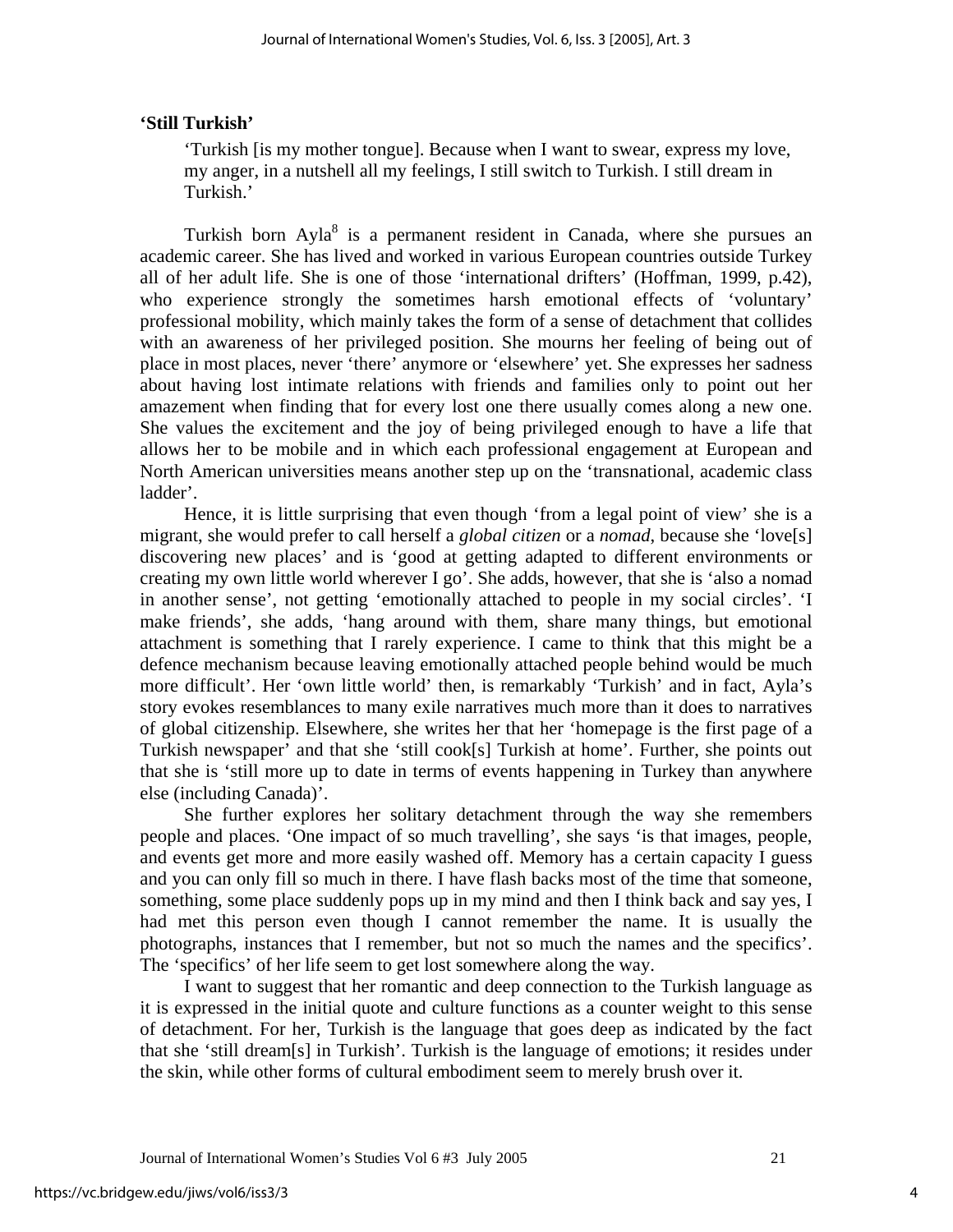In a recent article, Gunew (2002) pays specific attention to the physical and the psychic effects that acquiring and living in English has on those who embody it. Gunew borrows from Michel Foucault and sees the ways in which 'English writes on the body' as a technology of the self, which, quoting Foucault 'permit[s] individuals to effect their own means or with the help of their own bodies and souls, thoughts, conduct, and way of being, so as to transform themselves …' (p.731). She argues that English, due to globalisation, internationalisation, and cosmopolitisation has become the neo-imperial language and wonders to what extent these processes have also reduced English 'to the level of a technical language almost totally stripped … of expressive and aesthetic characteristics…' (p.734). But in spite of, or perhaps, because of, this, English is important in the development of one's subjectivity as globalised and/or exilic. The evocation of emotions when referring to her mothertongue, seem to make Ayla's example a point in case.

In contrast to this, the concept of the mothertongue easily evokes images of (the) home, of childhood and geographical and national rootedness (e.g Yeager Kaplan, 1994; Yuval-Davis, 1997; Robertson et al., 1994). Nostalgia is the companion of this discussion, often discussed with close reference to Freud's concept of the uncanny. Homesickness is not far here. Ayla's narrative highlights the tense connections between these two approaches, not least by pointing to Turkish being the language of her dreams.

The emotionality that Ayla attaches to her mothertongue – 'when I want to express my feelings, I still switch to Turkish' – is marked by a curious spatiotemporality, which, in turn, is important for the ways in which she experiences her own dwelling in mobility. Although having lived outside Turkey all of her adult life, Ayla stresses that she *still* switches to Turkish to express her feelings, *still* cooks Turkish food and *still* is more informed about Turkish politics than Canadian politics.

Turkish (language and culture) is hence constructed as a two-fold fixture in her global detachment. On the one hand, Turkish is described as a safe haven, that which does not change and is outside mobility. It is the constant in her global life that is marked by losses and by compromise and about which there is uncertainty 'whether I will keep moving even though this is what happened till now. The future may be different or not, that I cannot tell'. The stressing of the *still* becomes the signifier for the always 'not entirely there', i.e. in the other language (in this case, English). Turkish is both the connectedness to the past, to a childhood and the thing that makes English (and possibly life in Canada) 'strange'. It is also, however, what makes her life outside Turkish more real, as the partner of *still* is *not any more.* At the same time, the stabilising of 'Turkish' is what equips Ayla with her own sense of being mobile, in fact, a *global* citizen and not 'just' a Turkish one.

The mother tongue can therefore be described as a territorial language (Deleuze and Guattari, 1986, p.23). As such it is also the tongue of the nation and the tongue that keeps the boundaries of nationality intact. Roots and origins are, however, not always straight forward. The next section will explore this last point further.

#### **'No desire whatsoever'**

'I don't use Russian – no one to talk to (except once in a while on the phone with my parents). [I have] no desire whatsoever to do so (I have detached myself from my Russian roots quite a while ago).'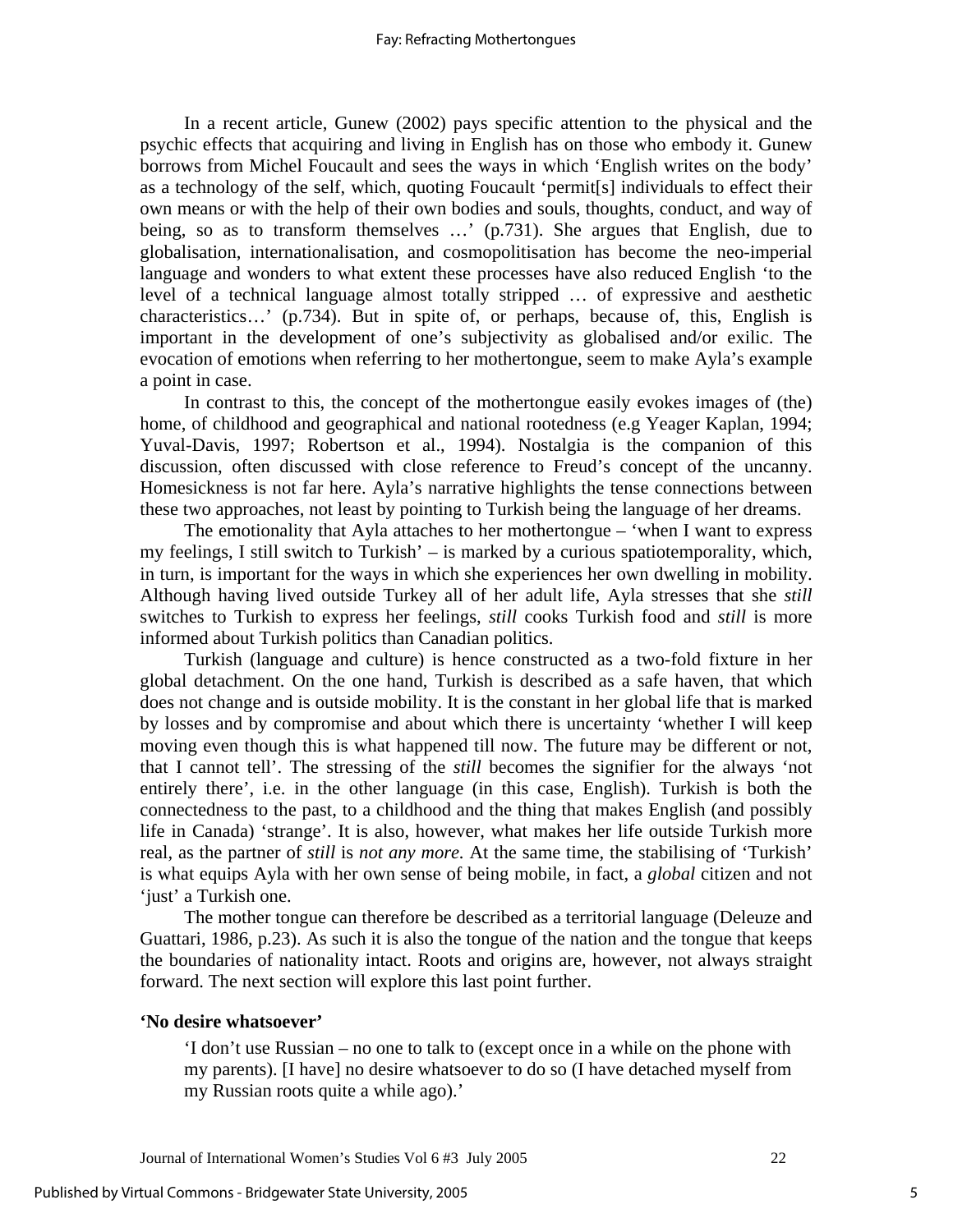This example suggests quite a different understanding of and attachment to language and hence, mobility. Compared to Ayla's narrative, what is intriguing here is a different emotionality attached to the Russian language. The fact that Adele refers to something that can be *utilised* renders the language of her 'Russian roots' outside of her; cut off. Russian is described here as a tool, to be used in order to *do* something with (i.e. the occasional phone call with the parents) rather than *be* someone through. As I will show in the following sections, Adele consistently describes Russian as outside of her, disassociating and locating herself from Russia, which she fixes as not only outside but also *past* or *behind* her.

Adele and her family were part of the emigration of Soviet Jews into Israel in the early 1990, predating the fall of communism. Granted the Law of Return, her family settled in Israel and were granted immediate Israeli citizenship. So far, Adele's mobility has a wider historic and social context. There is, however, more to her migration, for Adele's move from Russia to Israel also coincided with, or, more likely, facilitated her coming out as a lesbian and a radical shift away from a stereotypical Russian hyperfemininity to gender-bending tomboyism.

It is not surprising then that in a lengthy interview, she goes through enormous efforts to construct her disconnectedness from Russia and Russian, to prove to me that she is not Russian anymore, that the language does not mean anything to her and that the culture is one she despises. Of course, in order to make this point she falls back on a very 'Russian' repertoire to explain her journey to me. More than once she refers to the cultural concept of Russian romanticism, which has been so important to her in order to understand the world, her emotions, and live out her teenage drama, which consisted mainly of revolting against Russian femininity. Adele intellectualises the notion in order to distance and detach herself by referring to a number of theoretical, academic literature and other cultural expressions, which she draws on in order to help me understand.

Adele's associations with the concept of mothertongue are quite different to Ayla's. Russian is the language, which 'shaped [her] language skills' and has imprinted on her an 'accent that [she] will never get rid of'. As such the embodiment of Russian that she refers to is a negative one – an imprint that she would like to get rid of, that marks her out as someone and something she does not like to be but knows that she has to carry like a scar – on the surface and forever. It is not surprising then that she stresses that she has 'no desire whatsoever' to 'use' Russian because she has 'detached [her]self from [her] Russian roots quite a while ago'. The latter is added in parenthesis, signifying the obviousness of the statement.

The elements of comfort and belonging, of somewhere to go back to, seems neither desirable nor possible for Adele. The emotional repertoire of the mother tongue as expressed by Ayla ('when I want to swear, express love and anger … I switch to Turkish') is not available here. There is no comfortable backdrop of being able to switch back to something that carries a personal and a cultural history, something that can be recognised and felt. The language that stabilises a sense of belonging for her is the language she uses professionally: 'I tend to switch to the language I'm studying and I'm writing in'.

A sense of belonging is often associated with corporeality, and here especially, with sight. The postcolonial canon has placed much attention on embodied appearance,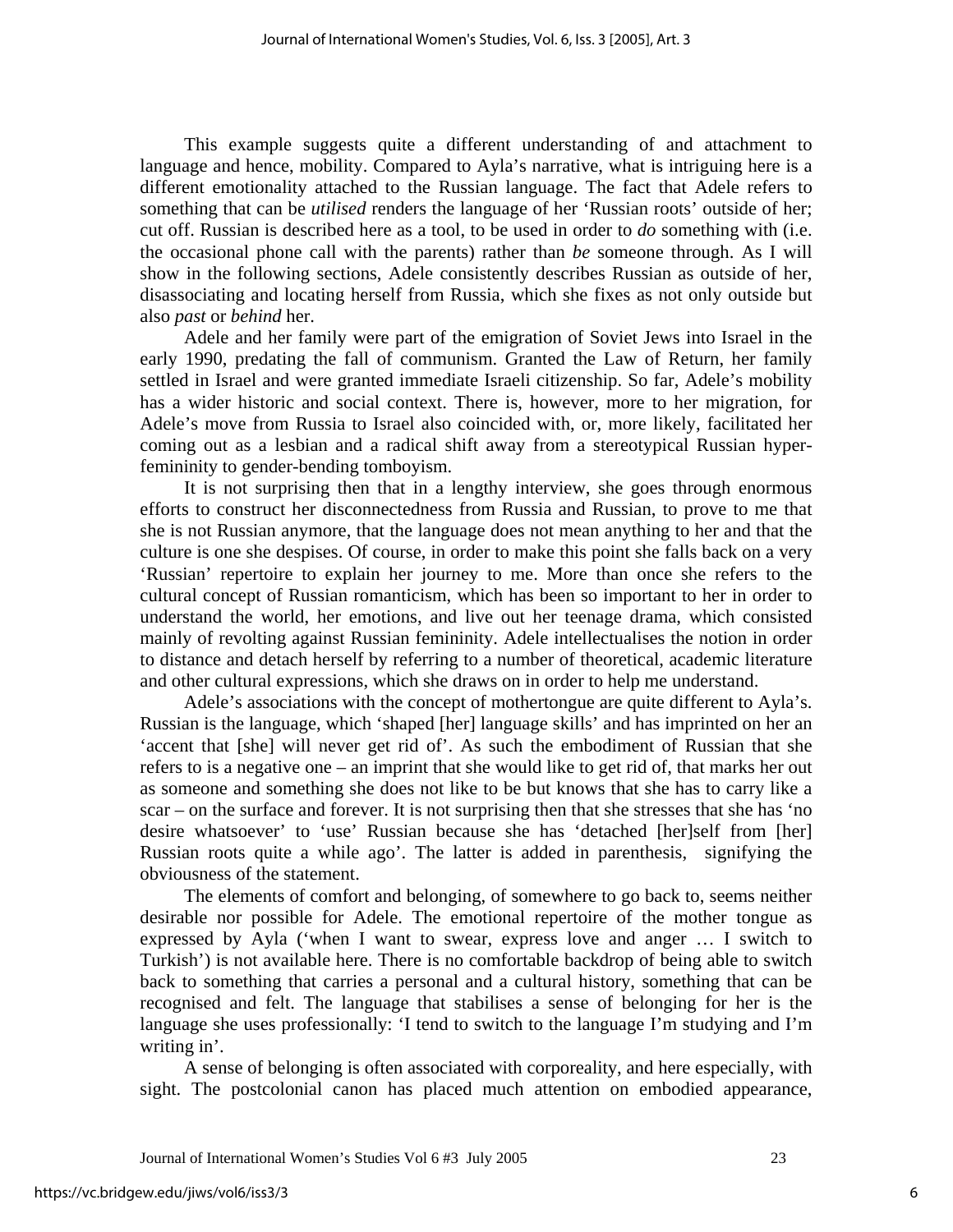especially the colour of one's skin (i.e Eagleton, 2000; Frankenberg, 1993, 1996; Ifekwunigwe, 1999; McClintock, 1995; Treacher, 2000). Whether one can pass (as someone more fitting or someone more desirable) or not depends often on shades of skin colour. Ahmed (1997) explores the ways in which one gets recognised/read and simultaneously recognises and understands herself by being looked at and by looking at others. Similarly, Beverley Skeggs (1997) has explored the complex negotiations of working-class women desiring to pass as middle-class. A 'respectable' exterior is, amongst other signifiers, of crucial importance in this endeavour. These visual and embodied signifiers open or close doors and shape the conditions of possibility for belonging; they also influence the kinds of mobilities available to a subject – be they geographical, cultural, or social.

Adele's experience of her migratory mobility is precisely one that is concerned with such corporeality. The detachment from the Russian roots is a necessary act of becoming and disidentification here is attachment. The loss of her Russian citizenship was a prerequisite for her to become re-homed in Israel – only, of course, to remain awkwardly outside ('othered') – with an accent and a cultured exterior that are here to stay. She addresses the beginnings of her stay in Israel, when she was still wearing her old clothes brought from the Soviet Union, somehow being 'out of place' because she 'look[ed] different'. She refers extensively to the way that Russian immigrants in Israel can be spotted on the streets and are often addressed as prostitutes because of the way they dress. In Adele's case then, the detachment from the Russian roots refers also to an act of detachment from a particular kind of femininity and sexuality. What Adele's story suggests however is that belonging is also, and in peculiar ways, about language, which remains our 'most portable of accessories' (Gunew, 2003, pp.41). 'You know', she explains 'like sometimes I forget and then I realise how ... culturally handicapped I've become after detaching from Russia because I lost language, I lost culture, I lost cultural heritage because I don't want it. And it's still like, you know my Russian is probably still better than Hebrew even though I haven't used it for a while. And it's richer than Hebrew. It's probably as good as English but my English is far from good, you know. And I used to like, I forgot but I used to like the language'.

But most importantly Adele's story is also a coming out story that *requires* the rejection of everything Russian – be that the language or the fashionable/expected hyperfemininity that makes for a 'good Russian woman'. As she moved countries and citizenships, she also shed femininity and took on gender ambiguity; she left behind heterosexuality and took on queerness. There are no desirable memories as she experienced the past and with it Russia as stifling and suffocating to a self that she experiences as more 'truthfully' herself. There is a sense here that her *simultaneously* becoming an exile and an immigrant *and* coming out as a lesbian prevents her from falling into the black hole of an exile identity – the 'almost there but not quite' or, as Elspeth Probyn (1996) has termed it with reference to queerness, *Outside Belonging*.

In the next and final example I want to slightly shift the focus and introduce quite a different imaginary and experience of place and language than the two previous vignettes offered. The example is taken from one of the v*ifu* mailinglists and was written shortly after *ifu* ended and its members dispersed into the '*ifu* diaspora'. Around this time, postings were marked by a strong nostalgic tone and *ifu* was slowly transformed from experience to memory.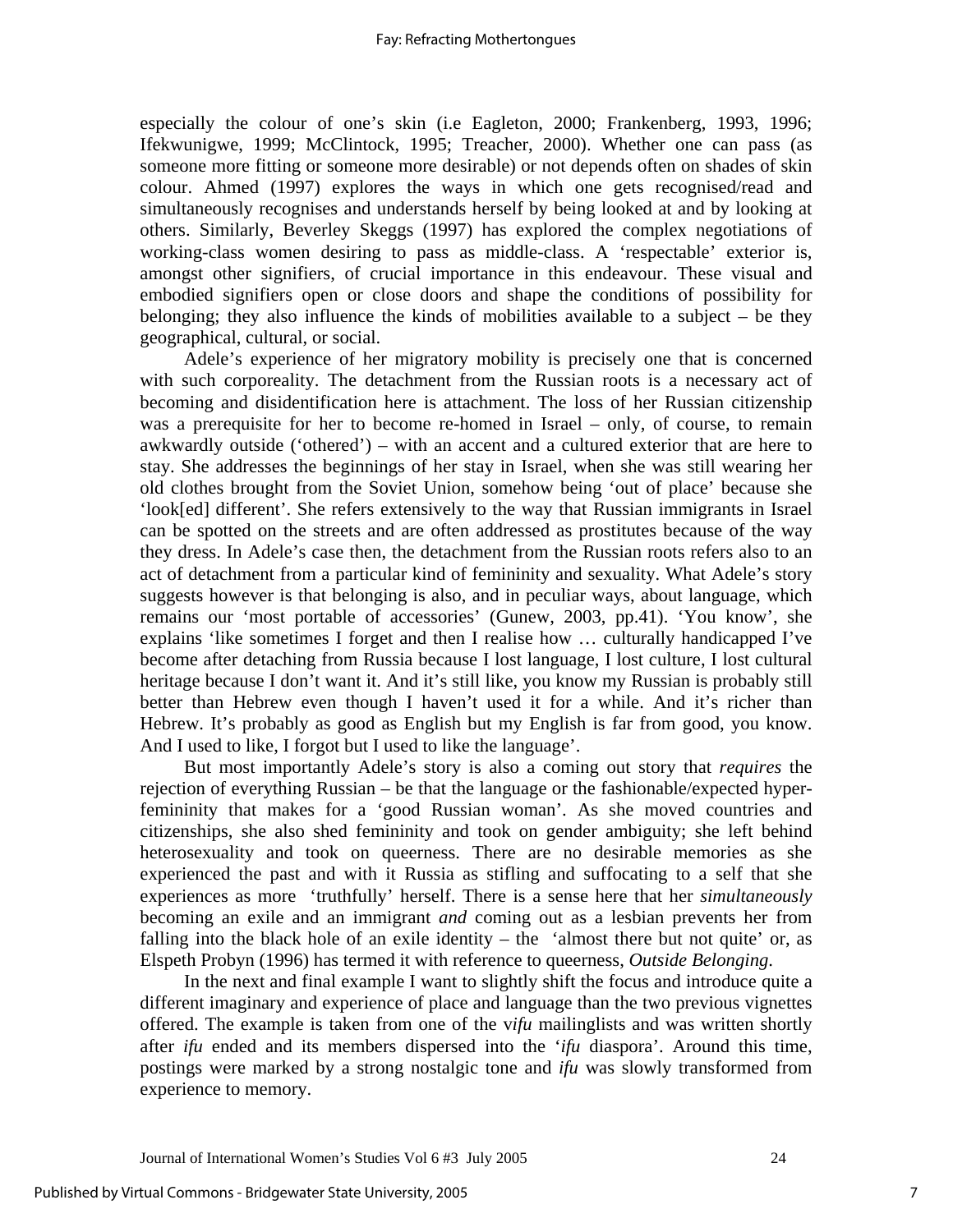# **'Quite a feeling'**

'P.s. By the way, I saw [Charlotte] yesterday and the funny thing was that we spoke German with each other, we never did this at *ifu* but used English instead. It was quite a feeling to talk to her and about *ifu* in a strange language….'

In this final instance I want to address mobility *within* language that does not necessarily include spatial mobility. This example picks up some of the issues that arise around increased Anglicisation. It also shows how *ifu* was embedded in the latter, as an institution and as a space. This final example, then, evokes particular spatio-temporal resonances that are quite different to the previous examples. I think this extract describes two things: firstly, it is a curious example of rendering 'the native language foreign or discover[ing] the foreignness within it' (Gunew, 2003, p.44). Secondly, it describes a sense of displacement that is much less 'space bound' than the examples we have seen so far.

The author of this quote describes a physical encounter outside of *ifu* with another *ifu*-participant. The encounter took place outside the temporal boundaries of *ifu*. She expresses her surprise and bewilderment at having spoken German during her encounter with Charlotte – even though German is their shared mothertongue. It is, however *not* the shared '*ifu* tongue' and hence the sharing of a 'strange' language evokes bewilderment and a sense of displacement. Even though not its territorial language, English was certainly the language that colonised *ifu*. Lectures were held in English and English was the primary language of communication and interaction.

Referring to the changes in contemporary academe and especially within the boundaries of the 'Fortress Europe', Gabriele Griffin and Rosi Braidotti (2002) summarise this as follows. If, they wonder,

'… language fashions thought, then it is clear that the way the English language is used in an academic context has a particular impact on how thought operates in English-speaking countries, compared to the impact the German, French, or Swedish languages might have in the same context. English, on an international scale, has thus the effect of homogenizing the linguistic framework within which we operate, but at the same time denies … the dimensions brought into perception by the use of other languages within different conventions of usage and philosophical traditions behind them. … English was and remains the global lingua franca, which, particularly with the establishment of the World Wide Web, has become the language of communication in international contexts, especially in situations where several people from diverse countries come together. English is thus without doubt the language of neo-imperialism and as such has a marked space much wider than that of any other language' (p.6-7).

During the *ifu*, and despite its geographical rootedness, German took a particular and intriguing place in the passenger seat. Those of 'us' who spoke German had both an additional privilege of experiencing *ifu* differently layered than non-German speakers. The politics of the event could probably be grasped more deeply in German. It was, for example, possible, as a German speaker, to follow *ifu* as a media event. There were of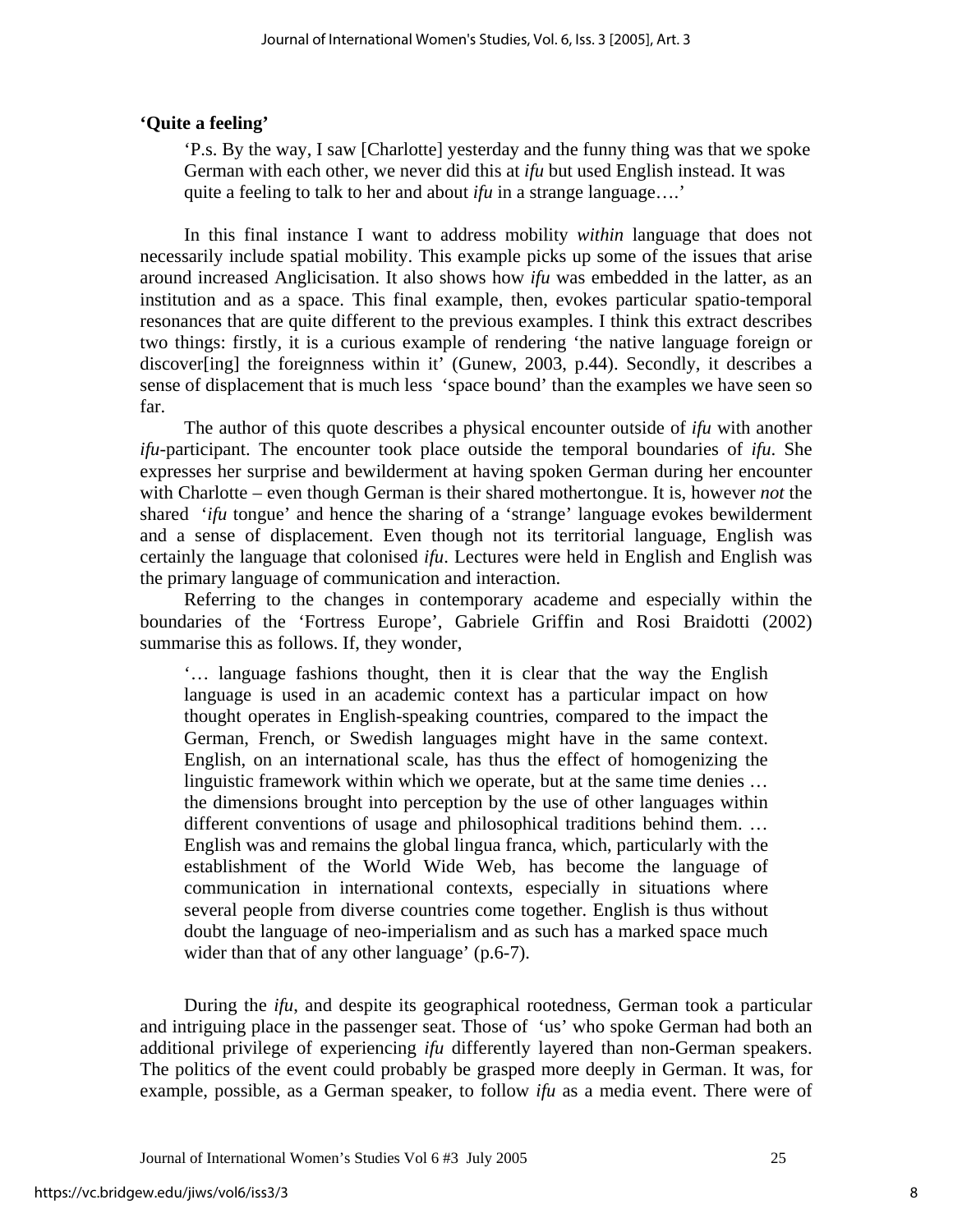course the hurdles of everyday life, and an additional responsibility<sup>9</sup> of translation. Translation happened on several layers. The space outside *ifu* (i.e. Hannover in Germany) vanished into the background and *ifu* became – linguistically and otherwise – a sort of intellectual island space.

In this island space, it was not unusual for two people who share the same language to communicate in another language with each other, namely English. This allows for an interesting decoupling of nationality and language. What is interesting in the particular instance above is what happens when the performative backdrop<sup>10</sup> no longer exists – when the reason to speak English is not present any longer. However, there is a reversed sense of belonging at work here. In the context of the event *ifu*, German did not make sense, for speaking German would also somehow mean stepping out of *ifu* and into another world.

What is most striking here is the way by which one's *own* language becomes foreign, or, to put it in Deleuze and Guattari's (1986) framework, deterritorialized. The author of the quote expresses her mixed emotions ('quite a feeling') about having communicated to another (familiar/known) person about *ifu* not only *not* in English, but even more so, 'in a strange language'. The 'strange language', however, is her native language. There occurs, then a displacement of her '*ifu* self' but also of *ifu* itself, for, as the example suggests, it cannot exist outside its linguistic boundaries. The coming-intobeing and ongoing existence of the event *ifu* is likewise connected to a particular language (English). This is demonstrated by the fact that they chose to switch language *after* the spatiotemporal dimensions of *ifu* had changed – they had, after all, encountered each other in the '*ifu* diaspora'.

## **Conclusion**

In this paper, I have drawn on three empirical vignettes taken from my ethnographic study of the International Women's University 'Technology and Culture' 2000 (*ifu*). Each one of them explores and affirms the dynamic relationship between language and mobility. The empirical examples were intended as a multi-layered exploration of the languages we embody and that, in turn, embody us. As such, the paper traces different ways in which language functions as a site of attachments and detachments. Language becomes, then, both an expression and the condition of possibility of particular kinds of mobility.

Ayla's story shows how an intimate and static relationship to the mothertongue is utilised in order to counterbalance a sense of detachment arising from being a global nomad. The second example juxtaposes this relationship between mothertongue and attachment by *rejecting* a static and romantic vision of the mothertongue expressed by Ayla. In this example, the language of origin, Russian, is rejected alongside other cultural signifiers. In this narrative, sexuality steps in in lieu of language in order to make sense of an emigratory trajectory. The case of the native German speaker offered a different concept of the spatial dimensions of language. It focused on the peculiar mechanisms by which one's 'own' language becomes colonised by English as the 'neo-imperial lingua franca' (Griffin and Braidotti, 2002, p.6) and, as a consequence was rendered as 'foreign'.

Throughout I have argued that, in divergence from much of the literature reviewed, it is not mobility that forces a different engagement with language upon those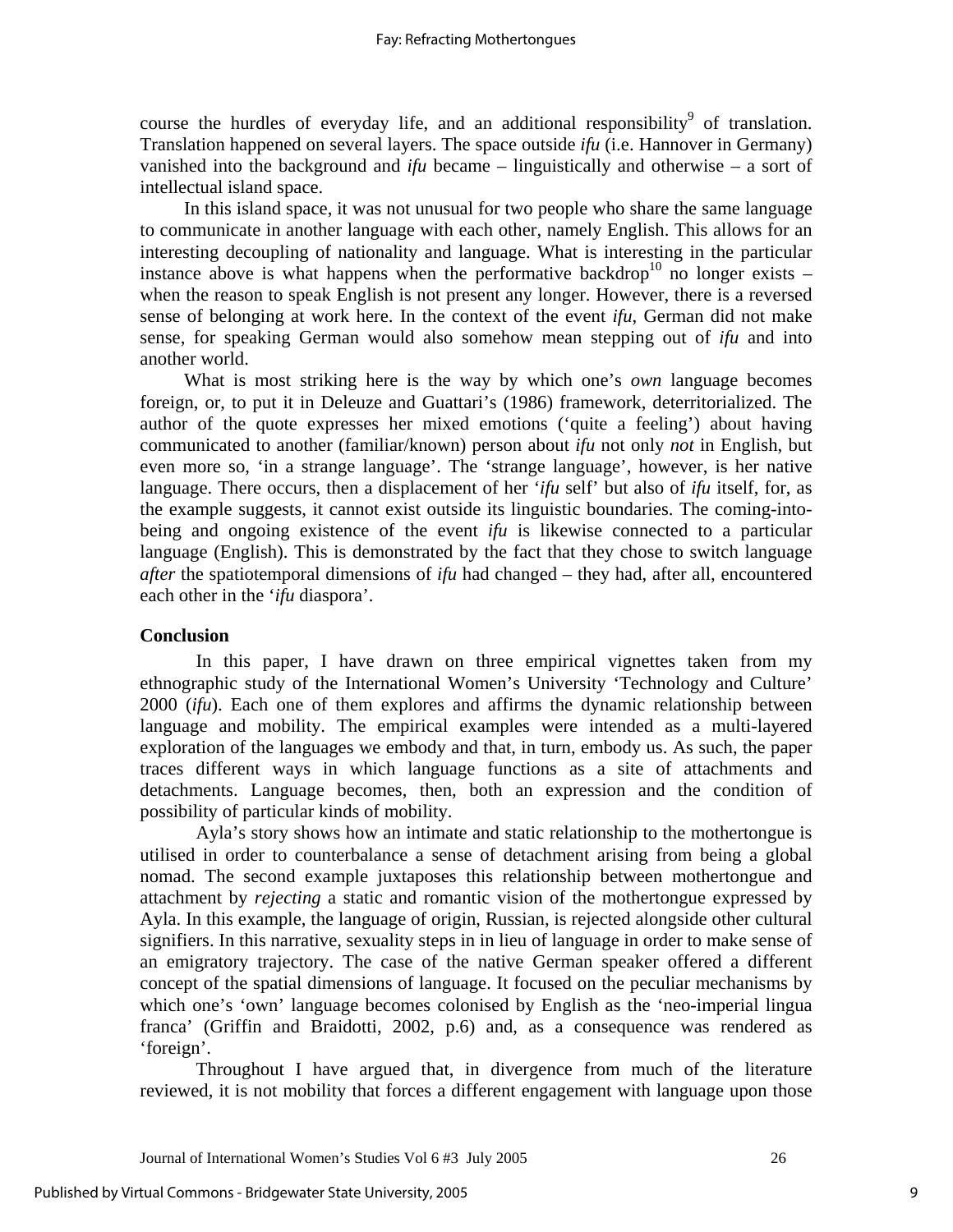who are mobile. I argued instead, that it is *through* an engagement with what language means, that different definitions of mobility are created and experienced. Despite the particularities of the different meanings that language can take, what all of the above examples share is that they show that language is as much about mobility as mobility is about language. The relationship between language and mobility is hence one that is dynamic and not causal or one-way.

As one of the *ifu* participants has put it most eloquently,

'if we feel "lost" that perhaps it's a recognition that home exists nowhere, that it exists in in-between spaces. Not quite here, not there. A borderland. A crossroads condition. Like where language exists. In-between people, ala Bakhtinian dialogic space … "Home is where the language is" doesn't sound quite so romantic as "where the heart is" but there is some merit to it. … A site for dislocated subjects, both literally and figuratively (that is, in-between cultures, homes, sexualities, etc) to meet in the interstices of shifting and multiple locations…'

I hope that throughout this paper I could show that there is more than 'some merit' to changing the idiom to 'home is where the language is' but that, equally, language is where home is.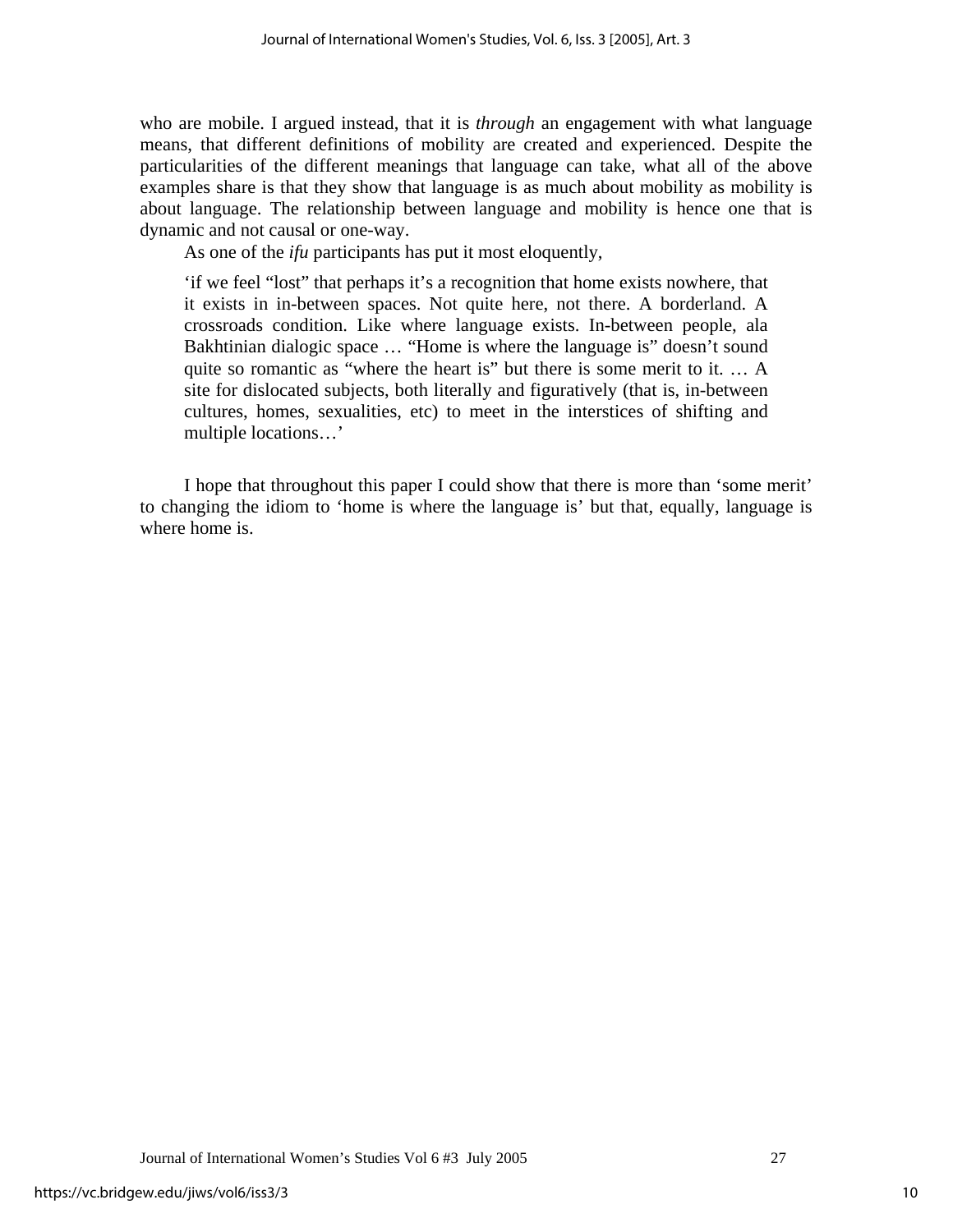# **Bibliography**

- Aciman, A. (ed.) (1999) *Letters of Transit. Reflections on Exile, Identity, Language, and Loss*. New York; The New Press.
- Ahmed, S. (1997) '"It's a sun-tan, isn't it?". Auto-biography as an identificatory practice' in H.S. Mirza (ed.) *Black British Feminism*. London; Routledge
- Anzaldúa, G. (1987) *Borderlands/La Frontera. The New Mestiza*. San Francisco; Aunt Lute Books.
- Bammer, A. (ed.) (1994) *Displacements. Cultural Identities in Question.* Bloomington; Indiana University Press.
- Butler, J. (1997) *Excitable Speech. A Politics of the Performative*. New York; Routledge
- Carby, H. (1997) 'White women listen! Black feminism and the boundaries of sisterhood' in H.S. Mirza (ed.) *Black British Feminism*. London; Routledge
- Deleuze, G. and Guattari, F. (1986) *Kafka: Toward a Minor Literature*. Minneapolis; University of Minnesota Press
- Eagleton, M. (2000) 'Adrienne Rich, location and the body'. *Journal of Gender Studies,*  (3), 299-312.
- Edwards, J. (1994) *Multilingualism*. London; Routledge
- Frankenberg, R. (1993) *White Women, Race Matters. The Social Construction of Whiteness*. London; Routledge
- Frankenberg, R. (1996) When we are capable of stopping, We begin to see being white, seeing whiteness' in B. Thompson and S. Tyagi (eds) *Names We Call Home: Autobiography on Racial Identity*. New York/London, Routledge
- Fusco, C. (1995) *English is Broken Here: Notes on Cultural Fusion in the Americas*. New York; New Press
- Goffman, E.(1959) *The Presentation of Self in Everyday Life*. London; Penguin
- Gray, C. H. (ed.) (1995) *The Cyborg Handbook*. New York; Routledge
- Griffin, G. and Braidotti, R. (eds) (2002) *Thinking Differently: A Reader in European Women's Studies*. London; Zed Books
- Gunew, S. (2002) 'Technologies of the self: corporeal affects of English.' *The South Atlantic Quarterly,* 100 (3), 729-47.
- Gunew, S. (2003) 'The home of language: a pedagogy of the stammer' in S. Ahmed et al. (eds) *Uprootings/Regroundings: Questions of Home and Migration*. Oxford, Berg
- Hine, C. (2000) *Virtual Ethnography*. London; Sage
- Hirsch, M. (1994) 'Pictures of a displaced girlhood' in A. Bammer (ed) *Displacements. Cultural Identities in Question*. Bloomington; Indiana University Press
- Hoffman, E. (1989) *Lost in Translation: A Life in a New Language*. London; Vintage
- Hoffman, E. (1999) 'The new nomads' in A. Aciman (ed.*) Letters of Transit. Reflections on Exile, Identity, Language, and Loss.* New York; The New Press.
- Holborow, M. (1999) *The Politics of English*. London; Sage
- hooks, b. (1982) *Ain't I A Woman: Black Women and Feminism*. London; Pluto
- hooks, b. (2000) *Feminist theory: From Margin to Center*. London; Pluto
- Ifekwunigwe, J. O. (1999) *Scattered Belongings: Cultural Paradoxes of Race, Nation and Gender*. London; Routledge
- Kristeva, J. (1991) *Strangers to Ourselves*. New York; Columbia University Press Lorde, A. (1984) *Sister Outsider: Essays and Speeches*. Freedom CA; The Crossing Press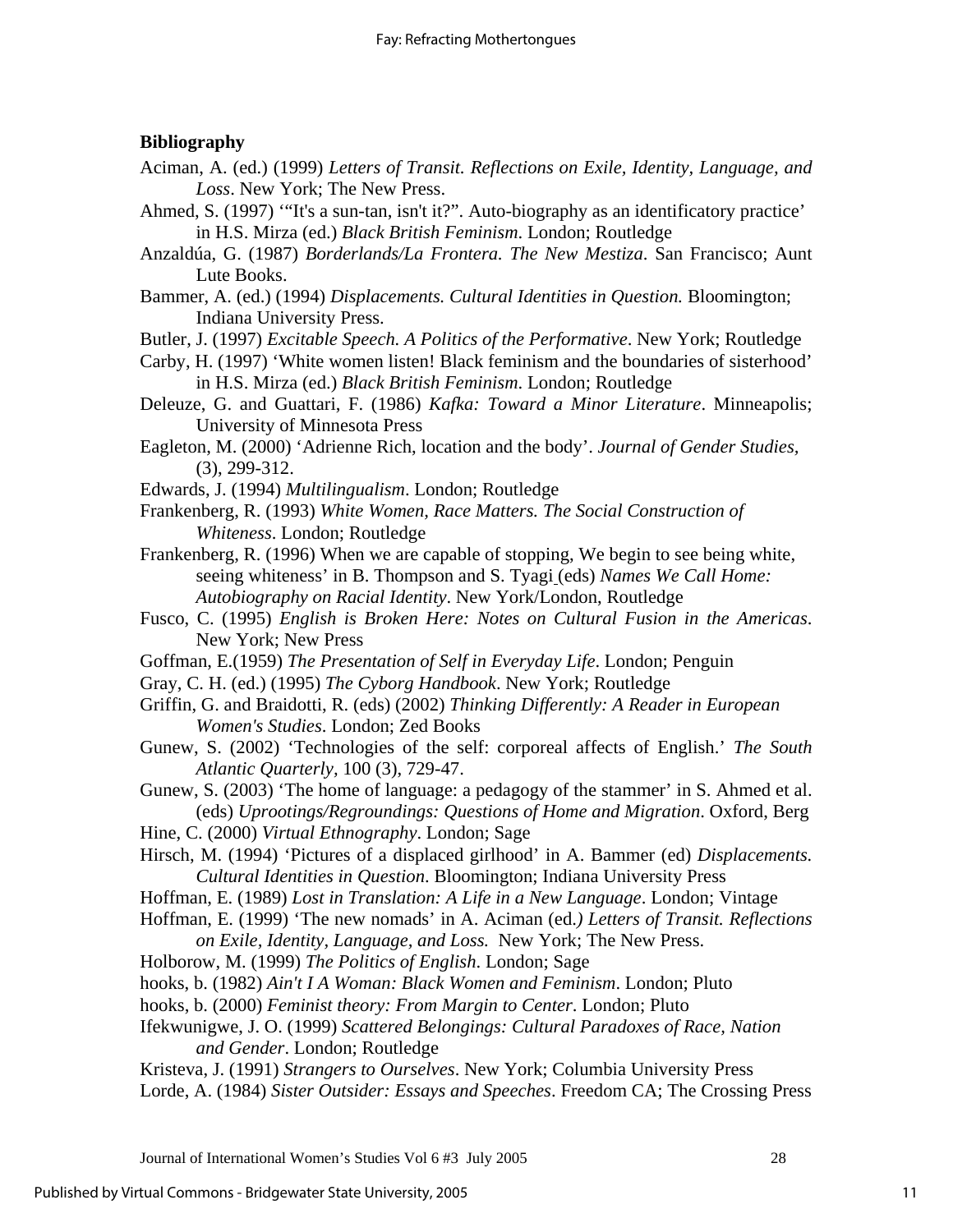- Lugones, M. C. and Spellman, E. V. (1983) 'Have we got a theory for you! Feminist theory, cultural imperialism and the demand for "The Women's Voice"'. *Women's Studies International Forum,* 6(6), 573-81.
- McClintock, A. (1995) *Imperial Leather. Race, Gender and Sexuality in the Colonial Contest*. New York; Routledge
- Metz-Göckel, S. (ed.) (2002) *Lehren und Lernen an der internationalen Frauenuniversität. Ergebnisse der wissenschaftlichen Begleituntersuchung*. Opladen; Leske + Budrich.
- Minh-ha, T. T. (1994) 'Other than myself/my other self' in G. Robertson et al. *Travellers' Tales. Narratives of Home and Displacement*. London; Routledge
- Probyn, E. (1996) *Outside Belongings*. New York; Routledge
- Rich, A. (1984) *Blood, Bread, and Poetry. Selected Prose 1979 1985*. London; Virago.
- Robertson, G. et al. (eds) (1994) *Travellers' Tales. Narratives of Home and Displacement*. London; Routledge
- Scott, J. W. (1992) 'Experience' in J. Butler and J. W. Scott (eds) *Feminists Theorize the Political*. New York; Routledge
- Skeggs, B. (1997) *Formations of Class and Gender. Becoming Respectable*. London; Sage
- Spivak, G. C. (1988) 'Can the subaltern speak?' in C. Nelson and L. Grossberg (eds) *Marxism and the Interpretation of Culture*. Basingstoke; Macmillan
- Star, S. L.(1995) *The Cultures of Computing*. Oxford; Blackwell Publishers
- Stone, A. R. (1995) *The War of Desire and Technology at the Close of the Mechanical Age*. Cambridge, MA; MIT Press
- Treacher, A. (2000) 'Welcome home: between two cultures and two colours' in A. Brah and A. E. Coombes (eds) *Hybridity and its Discontents: Politics, Science, Culture*. London; Routledge
- Turkle, S. (1996) 'Rethinking identity through virtual community' in L. Hershman Leeson (ed.) *Clicking in: Hot Links to a Digital Culture*. Seattle; Bay Press
- Urry, J.(2000) *Sociology Beyond Societies. Mobilities for the Twenty-first Century.*  London; Routledge
- Wilson, A. (1997) 'Finding a voice: Asian woman in Britain' in H.S. Mirza (ed.) *Black British Feminism*. London; Routledge
- Yaeger Kaplan, A. (1994) 'On language memoir' in A. Bammer (ed.) *Displacements. Cultural Identities in Question*. Bloomington; Indiana University Press
- Yuval, Davis, N. (1997) *Gender & Nation*. London; Sage

 $\overline{a}$ 

12

<sup>&</sup>lt;sup>1</sup> Michaela Fay is currently completing her PhD in Women's Studies at Lancaster University. She has previously studied Sociology and Women's Studies in Germany and at Wellesley College, USA.

 $2$  Having been both a participant at the International Women's University and a researcher in one of the follow up evaluation projects (see Metz-Göckel et al. 2002) has allowed me to gather multi-layered and indepth insights into the conception, the politics, and the 'lived reality' of the institution.